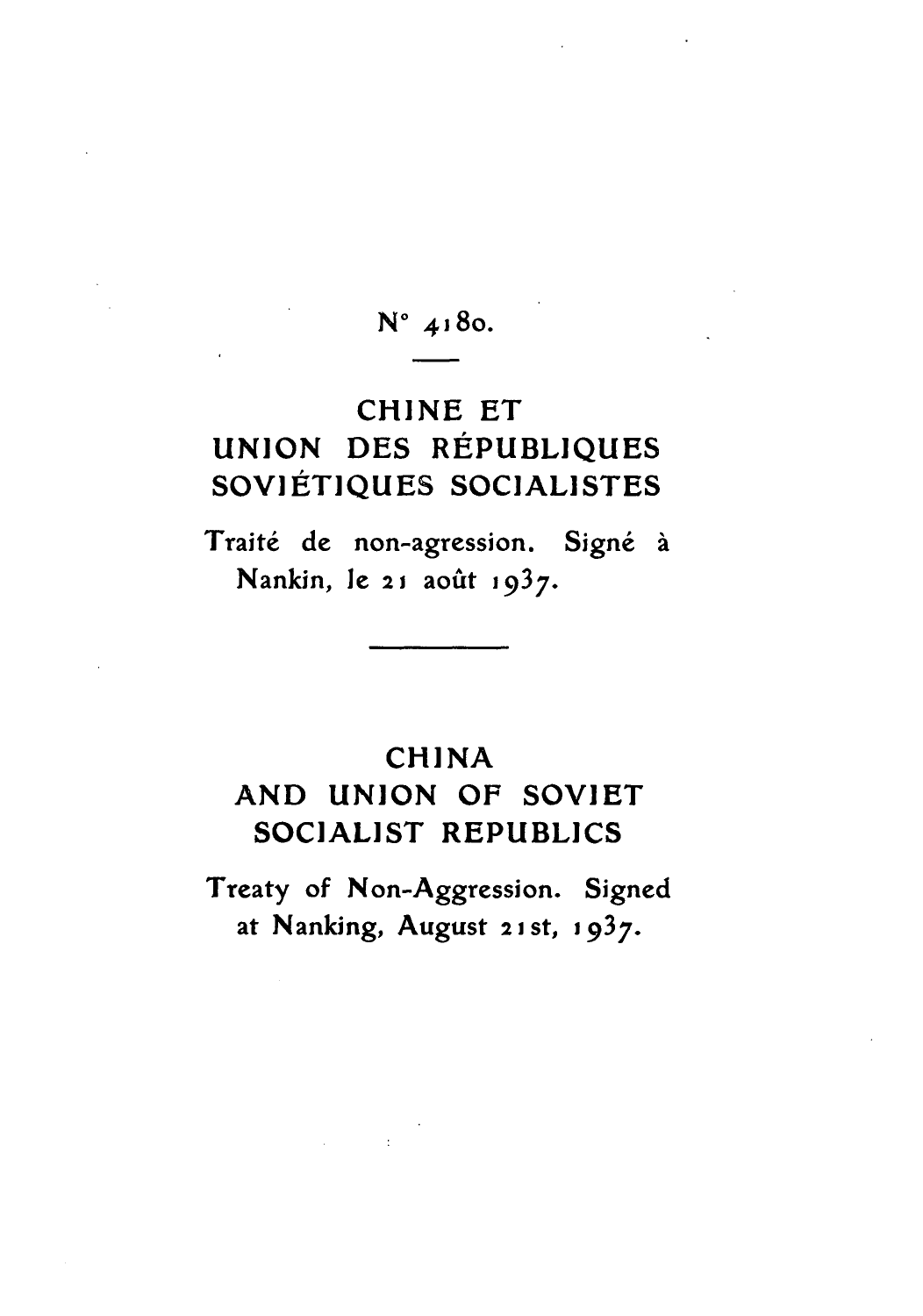### No. 418o. **-** TREATY OF **NON-AGGRESSION** BETWEEN THE REPUBLIC OF **CHINA AND** THE **UNION** OF SOVIET SOCIALIST REPUBLICS. SIGNED **AT** NANKING, **AUGUST** 21ST, 1937.

*English official text communicated by the Director of the Permanent Office of the Chinese Delegation* to the League of Nations. The registration of this Treaty took place September 8th, 1937.

THE NATIONAL GOVERNMENT OF THE REPUBLIC OF CHINA and THE GOVERNMENT OF THE UNION OF SOVIET SOCIALIST REPUBLICS, animated **by** the desire to contribute to the maintenance of general peace, to consolidate the amicable relations now existing between them on a firm and lasting basis, and to confirm in a more precise manner the obligations mutually undertaken under the Treaty **1** for the Renunciation of War signed in Paris on August 27 th, 1928, have resolved to conclude the present Treaty and have for this purpose appointed as their Plenipotentiaries, that is to say:

HIS EXCELLENCY THE PRESIDENT OF THE NATIONAL GOVERNMENT OF THE REPUBLIC OF CHINA: Dr. Wang CHUNG-HuI, Minister for Foreign Affairs **;**

THE CENTRAL EXECUTIVE COMMITTEE OF **THE** UNION OF SOVIET SOCIALIST REPUBLICS:

Mr. Dimitri BOGOMOLOFF, Ambassador Extraordinary and Plenipotentiary to the Republic of China **;**

Who, having communicated their full powers, found in good and due form, have agreed upon the following Articles:

#### *A rticle I.*

The two High Contracting Parties solemnly reaffirm that they condemn recourse to war for the solution of international controversies, and that they renounce it as an instrument of national policy in their relations with each other, and, in pursuance of this pledge, they undertake to refrain from any aggression against each other either individually or jointly with one or more other Powers.

#### *Article 2.*

In the event that either of the High Contracting Parties should be subjected to aggression on the part of one or more third Powers, the other High Contracting Party obligates itself not to render assistance of any kind, either directly or indirectly, to such third Power or Powers at any time during the entire conflict, and also to refrain from taking any action or entering into any agreement which may be used **by** the aggressor or aggressors to the disadvantage of the Party subjected to aggression.

**1** Vol. XCIV, page **57 ;** Vol. CXXXIV, page **411;** Vol. CLII, page **298** ; and Vol. CLX, page 354, of this Series.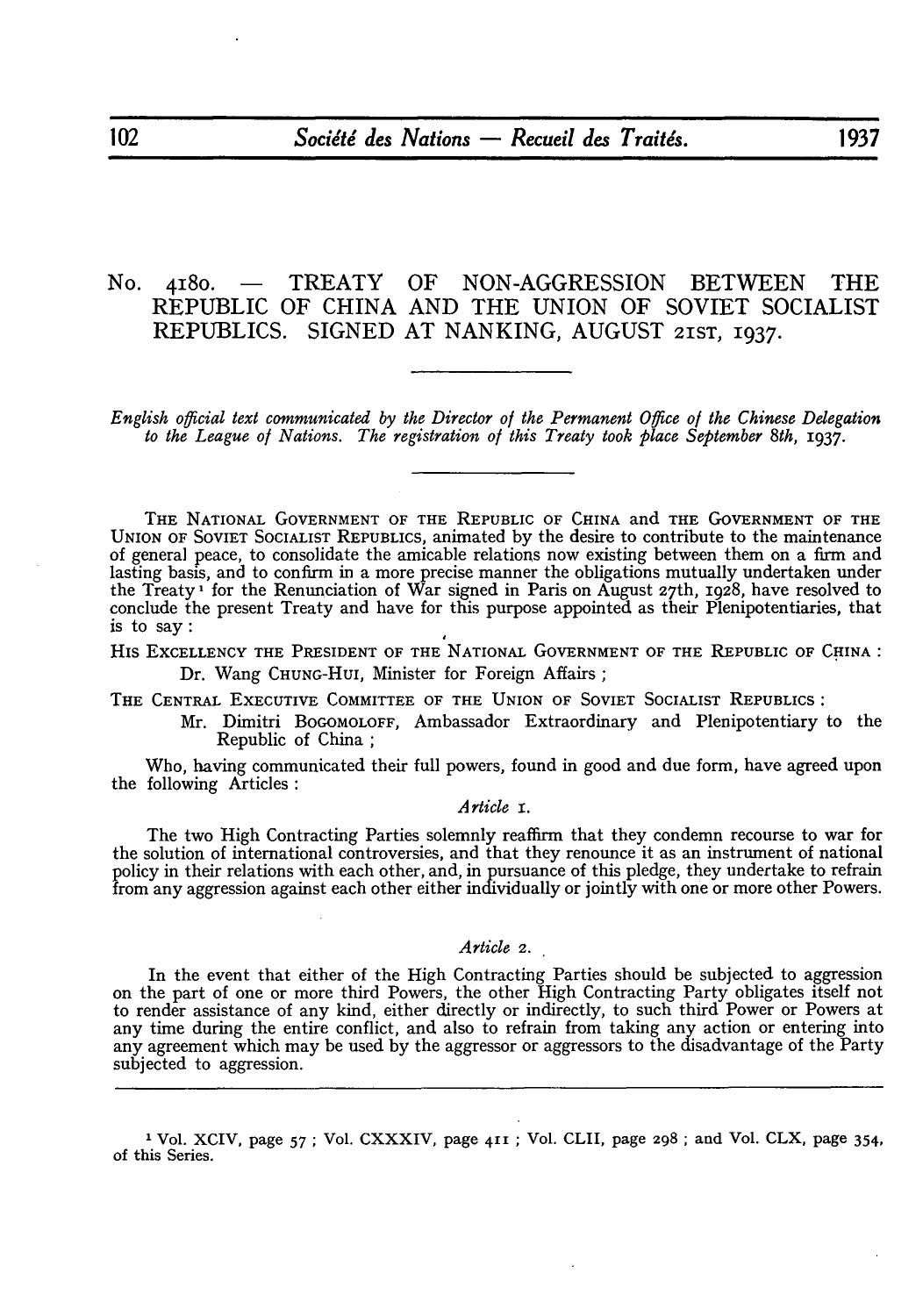**1 TRADUCTION. - TRANSLATION.**

 $N^o$  4180. – TRAITÉ DE NON-AGRESSION ENTRE LA RÉPUBLIQUE DE CHINE ET L'UNION DES RÉPUBLIQUES SOVIÉTIQUES SOCIALISTES. SIGNÉ A NANKIN, LE 21 AOUT 1937.

Texte officiel anglais communiqué par le directeur du Bureau permanent de la délégation chinoise *pros la Socijtd des Nations. L'enregistrement de ce traiti a eu lieu le 8 septembre* **1937.**

LE GOUVERNEMENT NATIONAL DE LA RÉPUBLIQUE DE CHINE et LE GOUVERNEMENT DE L'UNION DES RÉPUBLIQUES SOVIÉTIQUES SOCIALISTES, animés du désir de contribuer au maintien de la paix générale, de consolider les relations amicales qui existent déjà entre eux pour les établir sur une base ferme et durable et de confirmer, d'une manière plus précise, les obligations mutuellement assumées en vertu du Traité<sup>2</sup> de renonciation à la guerre, signé à Paris le 27 août 1928, ont décidé de conclure le présent traité et ont, à cette fin, désigné comme leurs plénipotentiaires :

SON EXCELLENCE LE PRÉSIDENT DU GOUVERNEMENT NATIONAL DE LA RÉPUBLIQUE DE CHINE: Le D<sup>r</sup> Wang CHUNG-HUI, ministre des Affaires étrangères;

LE COMITÉ EXÉCUTIF CENTRAL DE L'UNION DES RÉPUBLIQUES SOVIÉTIQUES SOCIALISTES :

M. Dimitri BOGOMOLOFF, ambassadeur extraordinaire et plénipotentiaire près la République de Chine;

Qui, s'étant communiqué leurs pleins pouvoirs, trouvés en bonne et due forme, sont convenus des articles suivants:

#### *A rticle premier.*

Les deux Hautes Parties contractantes réaffirment solennellement qu'elles condamnent le recours à la guerre pour la solution des différends internationaux et qu'elles y renoncent en tant qu'instrument de politique nationale dans leurs relations mutuelles. Conformément à ces assurances, elles s'engagent à s'abstenir de toute agression l'une contre l'autre, soit individuellement, soit conjointement avec une ou plusieurs autres Puissances.

#### *Article 2.*

Au cas où l'une des deux Hautes Parties contractantes serait l'objet d'une agression de la part d'une ou de plusieurs tierces Puissances, l'autre Haute Partie contractante s'oblige à ne rendre aucune assistance d'aucune sorte, directement ou indirectement, **A** ladite tierce Puissance, ou auxdites tierces Puissances, à aucun moment pendant la durée totale du conflit, et également à s'abstenir de prendre toute mesure ou de conclure tout accord susceptibles d'être utilisés par l'agresseur, ou les agresseurs, au détriment de celle des Parties qui aura été l'objet de l'agression.

<sup>1</sup> Traduit par le Secrétariat de la Société des <sup>1</sup> Translated by the Secretariat of the League Nations, à titre d'information.  $\qquad \qquad$  of Nations, for information.

<sup>2</sup>Vol. XCIV, page **57;** vol. CXXXIV, page **411 ;** vol. CLII, page 298; et vol. CLX, page 354, de ce recueil.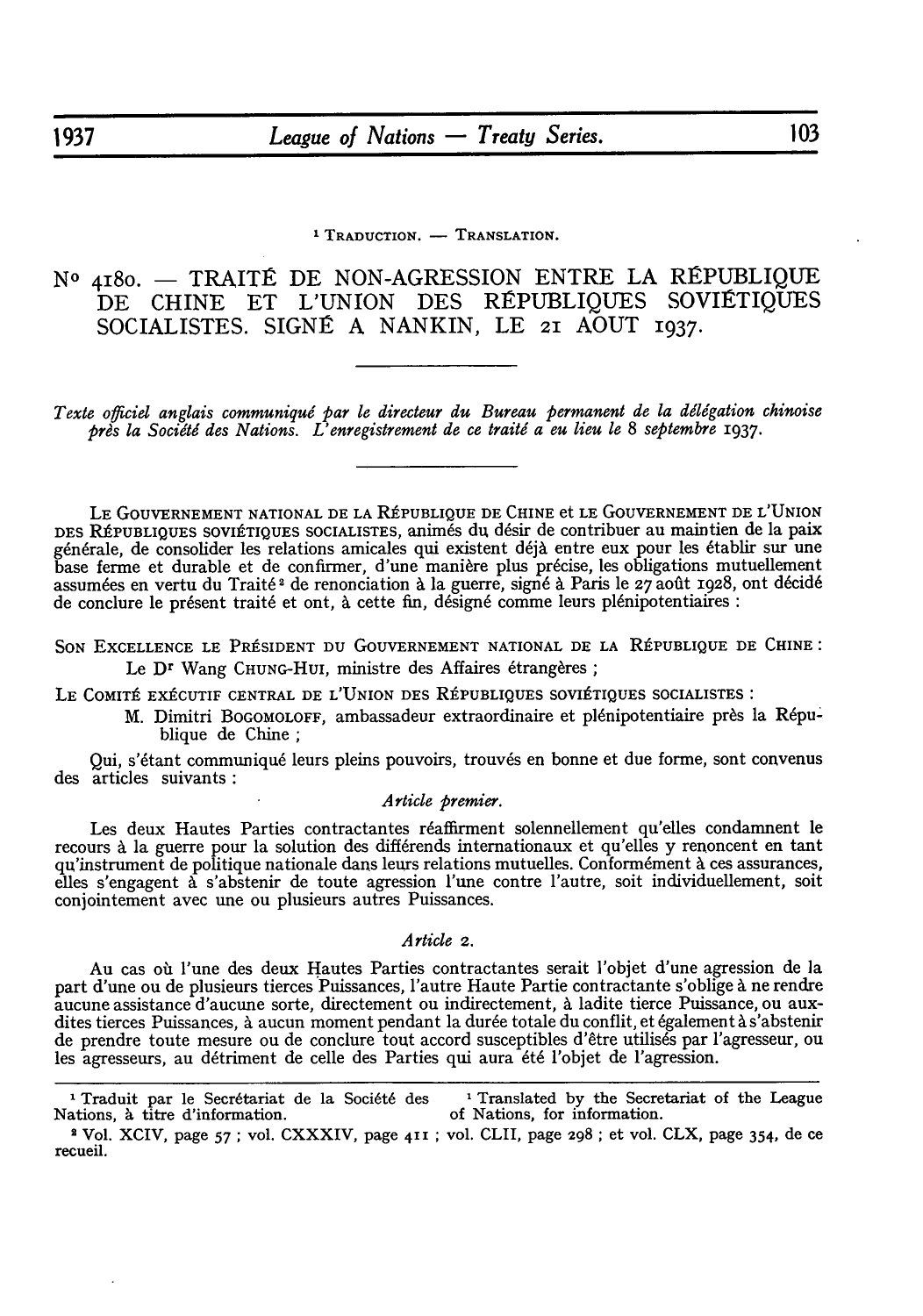### 104 *Socitd des Nations* **-** *Recuei des Traite's.* **<sup>1937</sup>**

#### *Article 3.*

The provisions of the present Treaty shall not be so interpreted as to affect or modify the rights and obligations arising, in respect of the High Contracting Parties, out of bilateral or multilateral treaties or agreements of which both High Contracting Parties are signatories and which were concluded prior to the entering into force of the present Treaty.

#### *Article 4.*

The present Treaty is drawn up in duplicate in English. It comes into force on the day of signature **by** the above-mentioned Plenipotentiaries and shall remain in force for a period of five years. Either of the High Contracting Parties may notify the other, six months before the expiration of the period, of its desire to terminate the Treaty. In case both Parties fail to do so in time, the Treaty shall be considered as being automatically extended for a period of two years after the expiration of the first period. Should neither of the High Contracting Parties notify the other, six months before the expiration of the two-year period of its desire to terminate the Treaty, it shall continue in force for another period of two years, and so on successively.

In witness whereof the respective Plenipotentiaries have signed the present Treaty and have affixed thereunto their seals.

Done at Nanking, the twenty-first day of August, 1937.

*(Signed)* Wang CHUNG-HUI. *(Signed)* D. BOGOMOLOFF.

Certified true copy:

*Assistant Director o/ the Department of International A fairs:* Lin chi-han.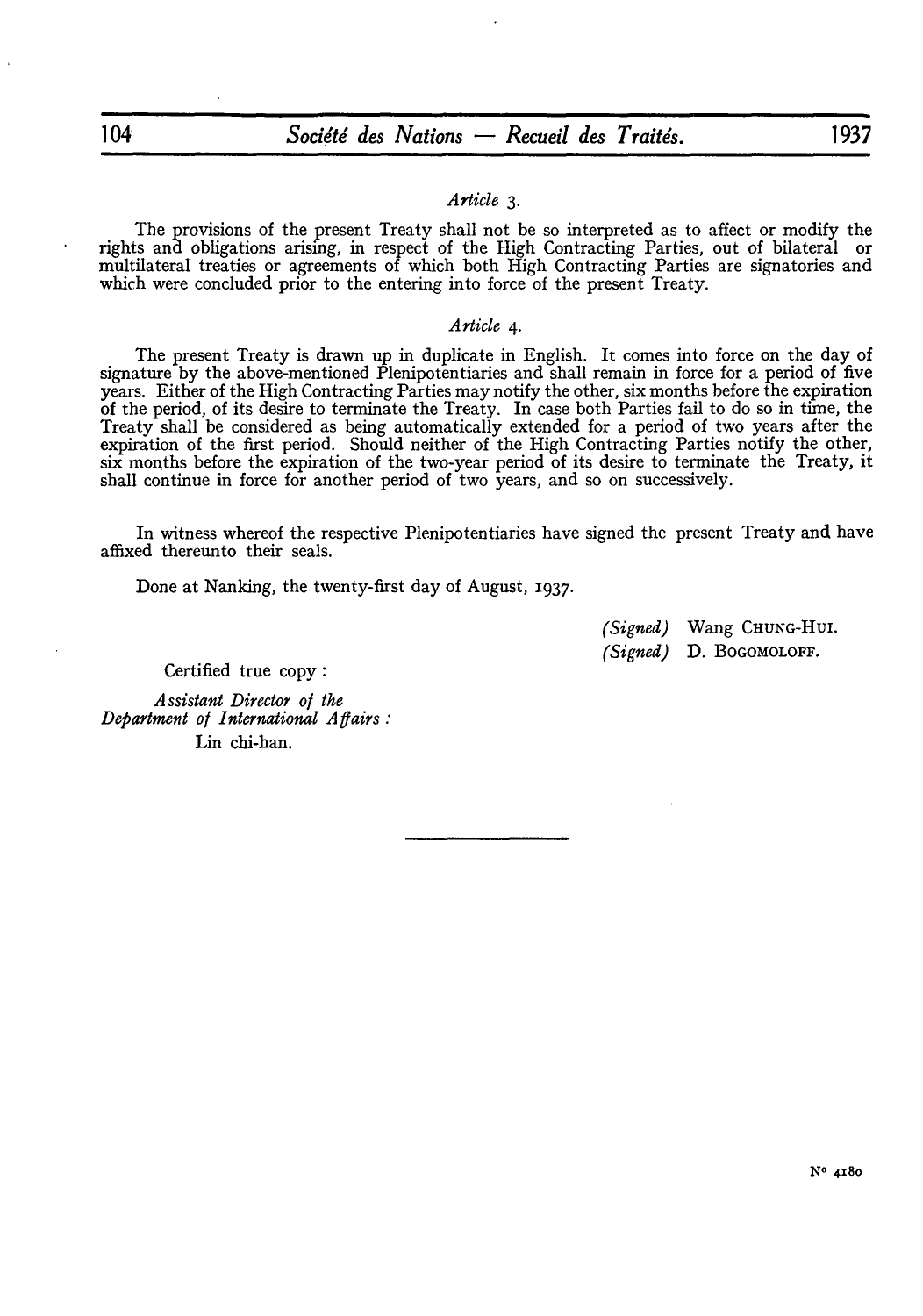#### *Article 3.*

Les dispositions du présent traité ne seront pas interprétées de manière à affecter ou à modifier les droits et obligations qui résultent pour les Hautes Parties contractantes des traités ou accords bilatéraux ou multilatéraux dont les deux Hautes Parties contractantes sont signataires et qui ont été conclus avant l'entrée en vigueur du présent traité.

#### *Article 4.*

Le présent traité est rédigé en langue anglaise, en deux exemplaires. Il entre en vigueur le jour de sa signature par les plénipotentiaires susdésignés et restera en vigueur pendant une période de cinq années. L'une des deux Hautes Parties contractantes pourra notifier à l'autre Partie, six mois avant l'expiration de la période susvisée, son désir de mettre fin au traité. Si les deux Parties ne procèdent pas à cette notification dans le délai prévu, le traité sera considéré comme étant<br>automatiquement prolongé pour une période de deux ans à compter de l'expiration de la première période. Si aucune des deux Hautes Parties contractantes ne notifie à l'autre, dans les six mois précédant l'expiration de la période de deux ans, son désir de mettre fin au traité, le traité restera en vigueur pendant une nouvelle période de deux ans, et ainsi de suite.

En foi de quoi, les plénipotentiaires respectifs ont signé le présent traité et y ont apposé leurs sceaux.

Fait à Nankin, le vingt et un août 1937.

*(Signe)* Wang CHUNG-HuI. *(Signd)* D. BOGOMOLOFF.